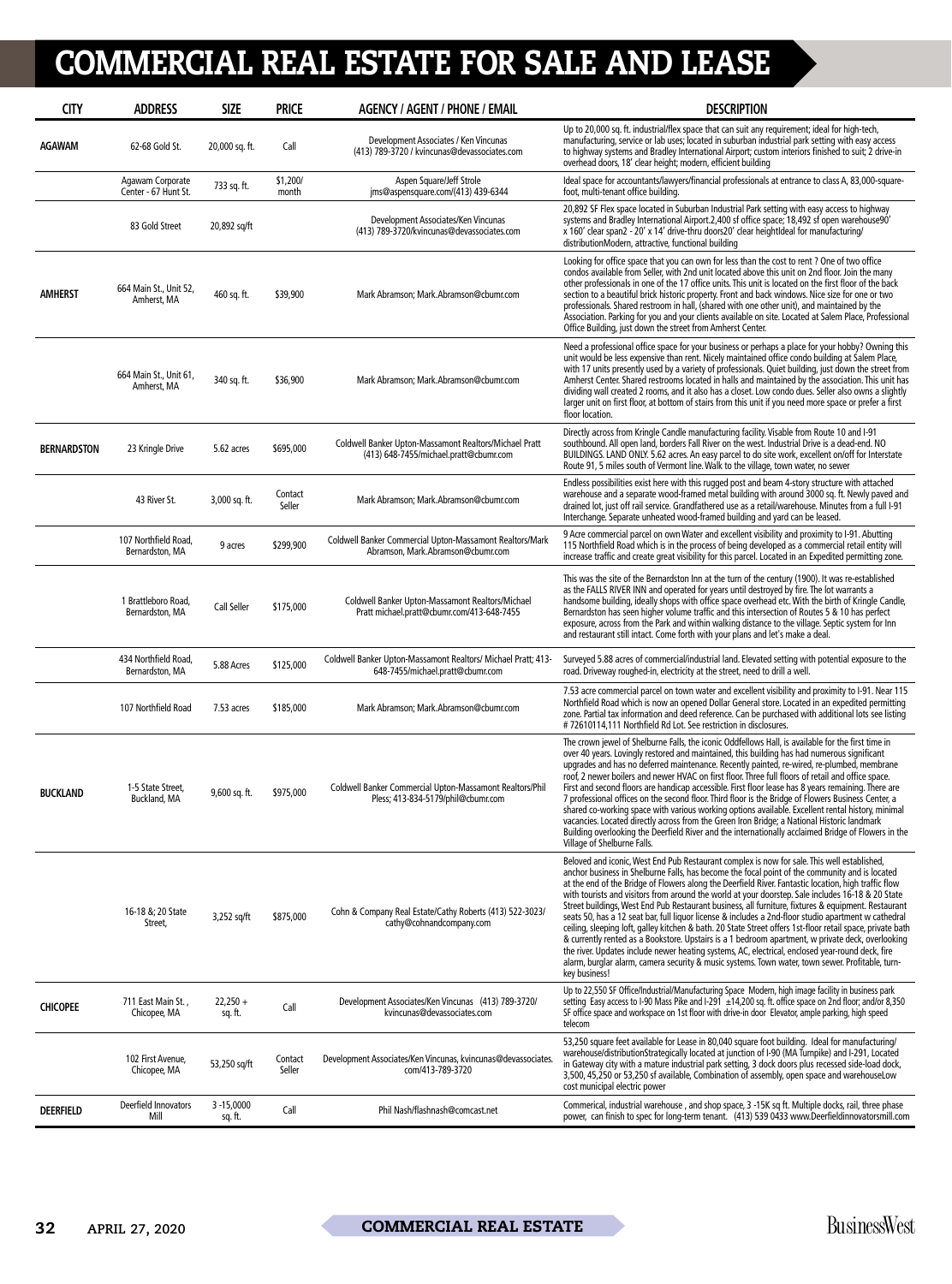| <b>CITY</b>        | <b>ADDRESS</b>                                               | <b>SIZE</b>                           | <b>PRICE</b>                   | <b>AGENCY / AGENT / PHONE / EMAIL</b>                                                                          | <b>DESCRIPTION</b>                                                                                                                                                                                                                                                                                                                                                                                                                                                                                                                                                                                                                                                                                                                                                                                                                                                                                                                                                                                                                                                                  |
|--------------------|--------------------------------------------------------------|---------------------------------------|--------------------------------|----------------------------------------------------------------------------------------------------------------|-------------------------------------------------------------------------------------------------------------------------------------------------------------------------------------------------------------------------------------------------------------------------------------------------------------------------------------------------------------------------------------------------------------------------------------------------------------------------------------------------------------------------------------------------------------------------------------------------------------------------------------------------------------------------------------------------------------------------------------------------------------------------------------------------------------------------------------------------------------------------------------------------------------------------------------------------------------------------------------------------------------------------------------------------------------------------------------|
|                    | 711 Greenfield Rd.                                           | 5,400 sq/ft                           | \$315,000                      | Coldwell Banker Commercial Upton-Massamont Realtors/Kaitlin<br>Scutari; kaitlin.scutari@cbumr.com/413-824-2766 | Take advantage of this amazing business opportunity. There are three potential income generating<br>areas in this building. One is an office, which is currently being rented out for \$825/month. The<br>other is a salon, and if desired, the 3 vintage porcelain sinks and 4 chairs could be included! The<br>third is currently an antique shop, which is large open space featuring showroom doors to get cars<br>in and out, and used to be a garage. The roof was replaced and reconstructed to a slope during<br>the fall 2019. The office side roof is 3 years old. The septic is pumped every 18 months and a pump<br>has been replaced. The building is heated with gas. There are three electric meters to separate<br>businesses. There is central air. The furnace is 5-6 years old. This property is zoned for educational<br>or religious use, agricultural, child care, municipal facilities, non-profit, bank, retail sales, artisan<br>studio, print or publishing, service shop, bakery, cafe, deli. Natural gas at street.                                     |
| <b>EAST GRANBY</b> | 2 Gateway Boulevard,<br>East Granby, CT                      |                                       | 54,969 sq. ft. \$15.75/sq. ft. | Development Associates/Ken Vincunas; kvincunas@<br>devassociates.com/413-789-3720                              | 4,000 - 54,969 SF Class A, High-Quality Professional/Medical Office Space available for<br>immediate occupancy. Excellent location near Bradley International Airport. Located midway<br>between Hartford, CT and Springfield, MA. Ideal for Call Center, Office, Software, Lab or Medical<br>Uses. Highly visible. 6/1,000 SF parking ratio with potential for expansion. Back up Generator<br>Power, Elevator and HC Accessible. Attractive Gross Rents with Professional Management.                                                                                                                                                                                                                                                                                                                                                                                                                                                                                                                                                                                             |
| <b>ENFIELD, CT</b> | 33 Palomba Dr.                                               | 8,100 sq. ft.                         | \$12/sq. ft.                   | Development Associates / Ken Vincunas<br>(413) 789-3720 / kvincunas@devassociates.com                          | Flexible automotive space in multi-tenant automotive plaza with Firestone, Enterprise Rent-A-Car<br>and others; high-traffic location near Enfield Malls, in auto district adjacent to several dealerships;<br>easy access to I-91, positioned between Route 220 and 190                                                                                                                                                                                                                                                                                                                                                                                                                                                                                                                                                                                                                                                                                                                                                                                                            |
| <b>ERVING</b>      | 5 West Main St.                                              | 4,747                                 | \$375,000                      | Coldwell Banker Commercial Upton-Massamont Realtors /<br>Jennifer Gross; jennifer.gross@cbumr.com/413.835.1352 | A stop on a busy commuter/tourist highway or a well-established market/deli serving the local<br>community, this turn key business provides both, AND income from 2 quality residential units. The<br>building has been extensively renovated and has many upgrades/updates including vinyl siding,<br>newer roofs, commercial flooring in the store, and replacement windows. Each unit is heated<br>separately with newer mechanicals and separate electric. A mini-split keeps the store comfortable<br>year round. The store will convey with all equipment and currently has full liquor and lottery<br>licenses. 1st floor 2 br sunny apartment was rebuilt from the studs and is handicap accessible with<br>ramp and walk in shower. 2nd floor unit is 3 br was once a motel so spacious sunny rooms would<br>make great studio/art space or maybe an AirBnB. Exterior porches and stairs have all been rebuilt.<br>Plenty of parking, great visibility, high traffic counts all make this a great owner occupied business<br>with live/work potential or a good investment |
| GILL               | 1 Main Rd.                                                   | 12,621 sq/ft                          | \$695,000                      | Coldwell Banker Upton-Massamont Realtors/Michael Pratt;<br>michael.pratt@cbumr.com/413-648-7455                | Prime commercial location at major intersection and traffic light on Route 2 in Gill. Just outside<br>of Greenfield and I-91. Additional 6,000 s.f. metal building for warehousing in the rear of the<br>property. You can purchase the real estate and get the business good will for free. Great Visibility.                                                                                                                                                                                                                                                                                                                                                                                                                                                                                                                                                                                                                                                                                                                                                                      |
| <b>GREENFIELD</b>  | 101 Munson St.                                               | 3,925 sq. ft.<br>to 23,300<br>sq. ft. | \$16/sq. ft.                   | Development Associates / Ken Vincunas<br>(413) 789-3720 / kvincunas@devassociates.com                          | Greenfield Corporate Center is a high-quality, 25-acre suburban corporate campus; ideal for call<br>centers and back office uses; zoned for medical and general office; it's located at the intersection<br>of I-91 and Route 2 in Greenfield, less than 30 minutes from the 5 College area                                                                                                                                                                                                                                                                                                                                                                                                                                                                                                                                                                                                                                                                                                                                                                                         |
|                    | Prime Office Space<br>Available                              | $2,600$ sq/ft                         | \$0                            | Dunphy Real Estate; Brianna Drohen/<br>bdrohen@qmail.com; 917-331-4992                                         | Great Office Space available with 2,600 SF, 11 separate offices, 3 baths, 2 kitchens & meeting<br>rooms. Bright & Sunny with many windows and skylights. Handicapped Accessible with plenty of<br>parking, close to Route 2 and 91. \$2,000 plus utilities per month. Owner willing to make changes<br>to meet tenants needs.                                                                                                                                                                                                                                                                                                                                                                                                                                                                                                                                                                                                                                                                                                                                                       |
|                    | 479 Main St.,<br>Greenfield                                  | 5,353 sq. ft.                         | \$345,000                      | Mark Abramson; Mark.Abramson@cbumr.com                                                                         | Presently being used as an office building. Handicapped access has been provided to first floor<br>with a newer addition. Many classic features are built in and personality galore. May be able to be<br>converted to an inn, B&B, etc. Close to downtown and next door to the YMCA.                                                                                                                                                                                                                                                                                                                                                                                                                                                                                                                                                                                                                                                                                                                                                                                               |
|                    | 143 Munson St.,<br>Greenfield, MA                            | 7,485 sq. ft.                         | Contact<br>Seller              | Development Associates/Ken Vincunas; kvincunas@<br>devassociates.com/413-789-3720                              | 7,485 SF Professional/Medical Office Space located in the Greenfield Corporate Center. High-<br>quality, 25-acre suburban corporate campus. Suitable for service agencies, medical or professional<br>offices. Zoned for medical and general office. Available for immediate occupancy. Ample<br>parking. On-site management and maintenance. Located at the intersection of Interstate 91 and<br>Route 2 in Greenfield - less than 30 minutes from the 5 college area.                                                                                                                                                                                                                                                                                                                                                                                                                                                                                                                                                                                                             |
|                    | 107-109 Conway<br><b>Street</b>                              | 5,170 sq/ft                           | \$259,900                      | Cohn & Company Real Estate/Cathy Roberts (413) 522-3023/<br>cathy@cohnandcompany.com                           | Recently used as a residential group home for juveniles with addiction and mental illness. The<br>building is a one and two-story, wood-frame structure with replacement windows, vinyl siding,<br>and asphalt roof. There are 18+ rooms, 2 kitchens areas, 7-8 bedrooms, a large open lounge space<br>and 3.5 baths. There is a fire alarm system, sprinkler system, and security system in place, plus<br>emergency lighting throughout. Handicapped access is provided to the first floor from the back<br>parking lot. The parking area allows for 16 on-site vehicles, 6 in the front and 10 in the rear lot.<br>Zoned CC and close to downtown. The highest and best use of the property is for it's continued use<br>in a group-home related capacity.                                                                                                                                                                                                                                                                                                                       |
|                    | 158 Main Street<br>Suite 7                                   | 1,100 sq/ft                           | \$750                          | Cohn & Company Real Estate/Tim Grader (413) 223-1375/tim@<br>cohnandcompany.com                                | 2nd floor space, 3 rooms total. 1 office, 1 waiting area with storage, and 1 large open room. West<br>facing windows allow plenty of natural light. Heat included. No elevator. [property map]Plenty of<br>parking in rear of building.                                                                                                                                                                                                                                                                                                                                                                                                                                                                                                                                                                                                                                                                                                                                                                                                                                             |
|                    | 265 Main Street,                                             | 1,700 sq/ft                           | \$1,450                        | Cohn & Company Real Estate/Tim Grader (413) 223-1375/tim@<br>cohnandcompany.com                                | Highly visible restaurant location in high traffic downtown Greenfield. Tenants to pay for utilities<br>and maintenance.                                                                                                                                                                                                                                                                                                                                                                                                                                                                                                                                                                                                                                                                                                                                                                                                                                                                                                                                                            |
|                    | 91 Main Street                                               | 3,300 sq/ft                           | \$2,750                        | Cohn & Company Real Estate/Tim Grader (413) 223-1375/tim@<br>cohnandcompany.com                                | Once a restaurant/bar, the space is now gutted and ready to build out with Landlord for next use.<br>Could be two 1,600/sq.ft. spaces. Good for retail, office, etc. Highly visible downtown location with<br>plenty of parking. Less than 1 mile to I-91 Exit 26.                                                                                                                                                                                                                                                                                                                                                                                                                                                                                                                                                                                                                                                                                                                                                                                                                  |
|                    | 16 Butternut Street                                          | 1,350 sq/ft                           | \$1,300                        | Cohn & Company Real Estate/Tim Grader (413) 223-1375/tim@<br>cohnandcompany.com                                | Nice office space in the Greenfield Industrial Park. Approximately 1,300 sq,ft. nicely finished with<br>hardwood floors - mostly open. Private restrooms, shared kitchen facilities. Additional storage<br>space available. Tenant to pay for propane to heat.                                                                                                                                                                                                                                                                                                                                                                                                                                                                                                                                                                                                                                                                                                                                                                                                                      |
|                    | 158 Main Street<br>Unit 15                                   | 1,000 sq/ft                           | \$725                          | Cohn & Company Real Estate/Tim Grader (413) 223-1375/tim@<br>cohnandcompany.com                                | Beautiful space, all open with maple floors and 3 skylights. Former yoga studio. Excellent space for<br>yoga, dance, etc. Building is next door to Greenfield's Market.                                                                                                                                                                                                                                                                                                                                                                                                                                                                                                                                                                                                                                                                                                                                                                                                                                                                                                             |
| <b>HADLEY</b>      | 107 Russell St.                                              | 1 acre                                | \$700,000                      | CBR Realty / Bob Tudryn<br>(413) 387-0303 / bobtudryn@icloud.com                                               | This is a potential development opportunity located on Route 9 next to Cumberland Farms.                                                                                                                                                                                                                                                                                                                                                                                                                                                                                                                                                                                                                                                                                                                                                                                                                                                                                                                                                                                            |
| <b>HATFIELD</b>    | 62 Main St.                                                  | 610-1,522<br>sq/ft                    | $$14+$ gross                   | Hampshire Property Management Group, Inc.; Rich Madowitz/<br>rmm@hpmqnoho.com; (413) 650-6025                  | Located in Hatfield Center across from City Hall in a country setting near the Connecticut River.<br>Ideal for professional office or medical use, with 5 private offices, reception/waiting room area,<br>conference room, kitchen and private bathroom. Amenities include private entrances, off-street<br>parking, and hardwood floors, HVAC. Landlord build out is possible                                                                                                                                                                                                                                                                                                                                                                                                                                                                                                                                                                                                                                                                                                     |
| <b>HOLYOKE</b>     | 79-83 Lower Westfield<br>Road, Holyoke<br>Crossing-Ingleside | 1.5 acres                             | Call                           | Radner Realty / Dennis Croteau<br>(413) 530-2873 / N/A                                                         | For sale, lease, or development: Two parcels, across from Sears Automotive Repair; also near Pier<br>1 Imports, CVS, and Kahoud Oriental Rugs; additional abutting property available for combined<br>development                                                                                                                                                                                                                                                                                                                                                                                                                                                                                                                                                                                                                                                                                                                                                                                                                                                                   |
|                    | 120 Whiting Farms Rd.                                        | 50,000 sq. ft.                        | \$3.9 million                  | Chris Parent/caparent@aol.com                                                                                  | Great location! One mile from Holyoke mall at the intersection of Routes 90 and 91; 50,000 sq/ft<br>Lighted parking lot for 150 cars. 5 acre lot. Premier Building in Holyoke!                                                                                                                                                                                                                                                                                                                                                                                                                                                                                                                                                                                                                                                                                                                                                                                                                                                                                                      |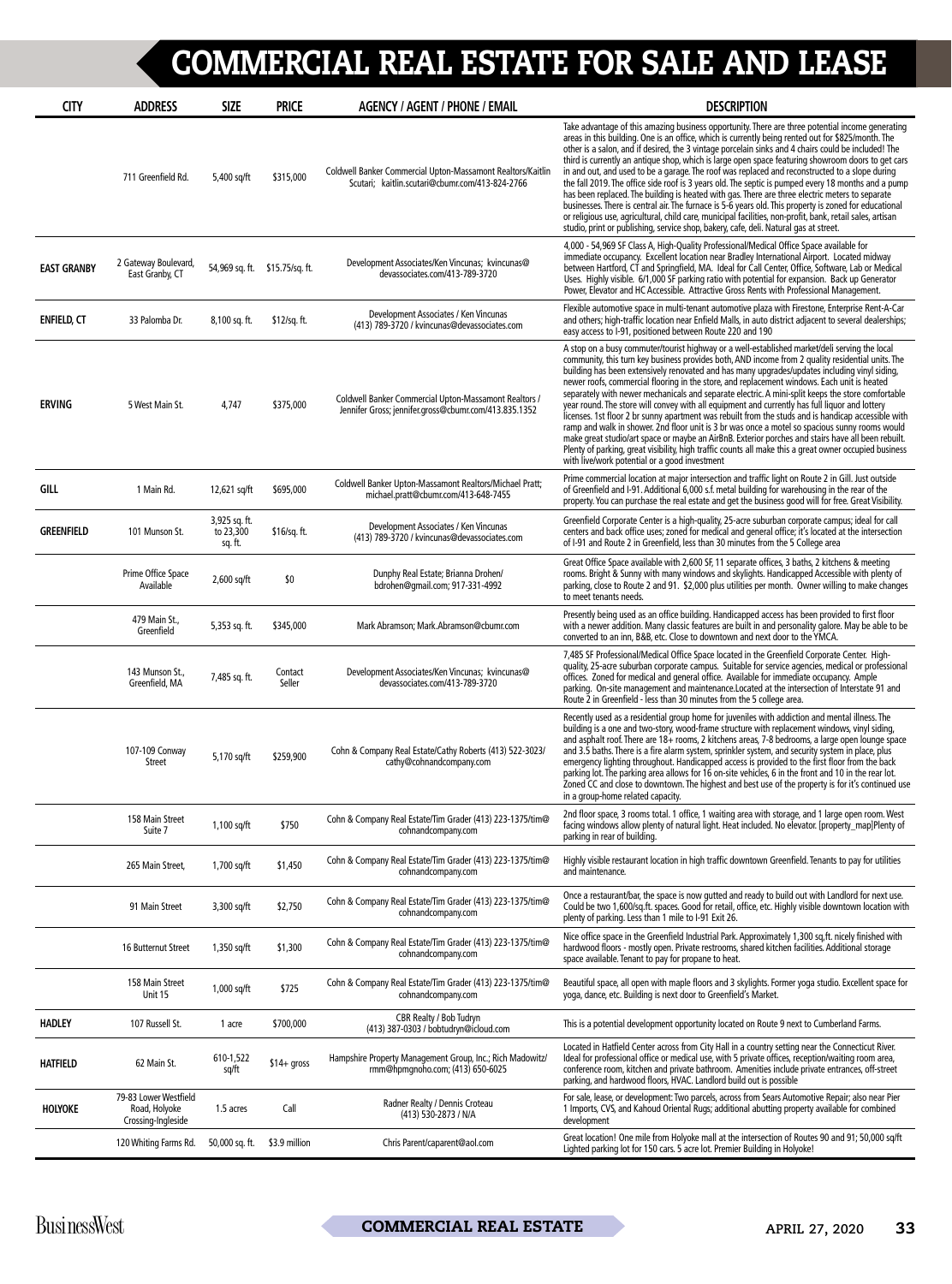| <b>CITY</b>        | <b>ADDRESS</b>                                                       | <b>SIZE</b>                      | <b>PRICE</b>             | <b>AGENCY / AGENT / PHONE / EMAIL</b>                                                                         | <b>DESCRIPTION</b>                                                                                                                                                                                                                                                                                                                                                                                                                                                                                                                                                                                                                                                                                                                                                                                                                                                                                                                                                                                                                                                |
|--------------------|----------------------------------------------------------------------|----------------------------------|--------------------------|---------------------------------------------------------------------------------------------------------------|-------------------------------------------------------------------------------------------------------------------------------------------------------------------------------------------------------------------------------------------------------------------------------------------------------------------------------------------------------------------------------------------------------------------------------------------------------------------------------------------------------------------------------------------------------------------------------------------------------------------------------------------------------------------------------------------------------------------------------------------------------------------------------------------------------------------------------------------------------------------------------------------------------------------------------------------------------------------------------------------------------------------------------------------------------------------|
|                    | 14,500-50k Sq.<br>Ft. Warehouse,<br>Distribution or Storage<br>Space | 14,500 sq. ft.                   | Call                     | Open Square/Maggie Bergin<br>(413) 532-5057 ext. 205/marketing@opensquare.com                                 | Approximately 14,500 to 50k contiguous sq. ft. of warehouse, distribution, or storage space in<br>Holyoke, Massachusetts. Centrally located for quick N/S and E/W highway access. Warehouse<br>tenant is responsible for electricity and data and a share of heat and taxes. Multiple freight docks<br>and overnight parking spots. Locking security gate. Concrete floor. 12' 6" ceilings. Flooded with<br>natural light. Well-lit parking at night.                                                                                                                                                                                                                                                                                                                                                                                                                                                                                                                                                                                                             |
|                    | 72-100 Front St.                                                     | 24,000 sq. ft.                   | Contact<br>Seller        | Hampshire Property Management Group, Inc./Rich<br>Madowitz413-650-6025/rmm@hpmgnoho.com                       | Completely renovated mill building, with on-site management, featuring exposed brick and large<br>wooden beams, and modern amenities, a/c and parking. Join DTA. Three full-floor office spaces;<br>12,000sf on second floor; 6,000sf each on the fourth and fifth floors. Custom build out by landlord<br>possible. Space can be sub-dividable to 6,000sf.                                                                                                                                                                                                                                                                                                                                                                                                                                                                                                                                                                                                                                                                                                       |
|                    | Holyoke Mall Crossing                                                | 2,500 sq ft. -<br>16,200 sq. ft. | \$20-25/sq. ft.          | Ned Barowsky; 413-563-1100<br>nbarowsky@bre-hmc.com                                                           | Unique Professional property on the access road to the Holyoke Mall. Pier 1 and Kaoud Rugs<br>are both vacating leaving 13,000sf of contiguous space on the ground floor. This space can be<br>subdivided into custom smaller units. Excellent exposure at the busiest intersection in Western<br>Mass. Great location for Medical, legal, etc. Great signage!                                                                                                                                                                                                                                                                                                                                                                                                                                                                                                                                                                                                                                                                                                    |
| <b>LUDLOW</b>      | 1087 Center St.                                                      | 2.3 acres                        | \$399,900                | Grace Group Realty/Heather Goncalves<br>(413) 374-8197/heather@gracegrouprealty.com                           | COMMERCIAL - Industrial A zoned property. Incredible business opportunity. On prime Center St.<br>location in Ludlow. 3 miles west to closest convenience store/gas station (Pride, Ludlow), 7 miles<br>east to closest convenience store/gas station (Planet Gas, Belchertown). Could be one-of-a-kind. This<br>beautiful property sits on 2.3 acres with many uses. Surrounded by agricultural-zoned properties<br>this could be the unique site you have been waiting foron well-traveled Route 21. Current paved<br>drive has parking for 10-12 vehicles. The site itself has a multitude of possibilities. Act now<br>opportunity knocks!!!                                                                                                                                                                                                                                                                                                                                                                                                                  |
|                    | Office/Retail/Medical<br>Space for Lease                             | 4,058 sq. ft.                    | 3900.00/<br>month        | Richard Kelleher; dick.kelleher01@gmail.com                                                                   | Beautiful space in newer building, on busy street in desirable Town of Ludlow. Front, corner unit<br>with high visibility, perfect for retail, medical, or office use. Main floor is handicapped accessible,<br>with 2 (accessible) bathrooms, and 2,811 square feet of bright, open space. Second floor has 703<br>square feet, with full bathroom, large (st. - facing) window and two skylights. Basement space<br>is 544 square feet, with plenty more available, if needed. Economical, natural gas heat. Well-lit<br>private parking lot. Building has 4 rental spaces. Three are currently leased by a hair and beauty<br>academy. This bright, cheery space makes time spent at work a pleasure!                                                                                                                                                                                                                                                                                                                                                          |
| <b>MONTAGUE</b>    | 10 Station Road                                                      | 2,350 sq. ft.                    | \$109,900                | <b>Coldwell Banker Commercial Upton-Massamont Realtors</b><br>Don Mailloux / (413) 834-1524 / don@cbumr.com   | Located in the heart of Montague center; owner says its time to slow down and is willing to<br>sell this automotive repair business and garage; operated for many years with lots of faithful<br>customers; check out this location to continue your new venture and carry on the tradition; seller<br>will consider financing                                                                                                                                                                                                                                                                                                                                                                                                                                                                                                                                                                                                                                                                                                                                    |
| <b>NORTHFIELD</b>  | 105 Main Street                                                      | 12,000 sq/ft                     | \$410,000                | Coldwell Banker Commercial Upton-Massamont Realtors/Jennifer<br>Gross (413) 835-1352/jennifer.gross@cbumr.com | This handsome, well maintained, versatile mixed use commercial property sits on busy Main Street<br>(Route 10/63) in Northfield MA. There are currently 6 spaces with income potential (only the<br>smallest is vacant), one of which is a quality apartment. Current & recent occupants include retail,<br>art gallery, office space, restaurant, specialty beverage creations, light entertainment and auction<br>house. Owned by a master woodworker/cabinetmaker the attention to detail throughout this space<br>make it one you will be proud to have as your own rental/income space. Visibility, quality spaces,<br>modern restrooms, handicap accessibility, plenty of on-site parking & great curb appeal are all<br>here. I couldn't say it better than the local tourism bureau did when they said "The grand homes<br>they built in Northfield create one of the most dramatic and classic streetscapes found anywhere<br>in New England" This is an area full of recreational, tourist and educational opportunities. Condo<br>conversion possible. |
| <b>NORTHAMPTON</b> | 150 Main St.                                                         | 1,800 sq. ft.                    | \$32.50/sq. ft.          | Hampshire Property Management Group / Rich Madowitz<br>(413) 650-6025 / rmm@hpmgnoho.com                      | Prime 1st-floor location at Thornes Marketplace; one of the top five retail storefronts in<br>Northampton; unique opportunity for high-volume retailer to leverage the heavy foot traffic of<br>Thornes Marketplace; this retail space contains a basement storage area accessible by an internal<br>staircase                                                                                                                                                                                                                                                                                                                                                                                                                                                                                                                                                                                                                                                                                                                                                    |
|                    | 78 Main St., 5th Floor                                               | 3,489 sq. ft.                    | \$25/sq. ft.<br>per year | Hampshire Property Management Group / Rich Madowitz<br>(413) 650-6025 / rmm@hpmgnoho.com                      | Exceptional full floor office space; upscale professional tenant base, and perhaps the highest<br>quality office space in Northampton with spectacular views on all four sides; 11-13 private offices<br>with conference room and kitchenette; landlord custom build-out is possible; located across from<br>the courthouse                                                                                                                                                                                                                                                                                                                                                                                                                                                                                                                                                                                                                                                                                                                                       |
|                    | 78 Main St., Ground<br>Floor                                         | 2,638 sq/ft                      | \$12/SF/Year             | Hampshire Property Management Group, Inc.; Rich Madowitz/<br>rmm@hpmqnoho.com; (413) 650-6025                 | Ground level, full floor, office/retail space. Owner will consider a custom build-out. Newly created<br>entrance off of Kirkland Avenue. High foot traffic in this walkable downtown setting.                                                                                                                                                                                                                                                                                                                                                                                                                                                                                                                                                                                                                                                                                                                                                                                                                                                                     |
|                    | 19 Hawley St.                                                        | 4,577 sq/ft                      | $$22+gross$              | Hampshire Property Management Group, Inc.; Rich Madowitz/<br>rmm@hpmqnoho.com; (413) 650-6025                 | Professional office suites in downtown Northampton close to Post Office, and bike path. Stand-<br>alone two-story brick building with four separate entrances. Ideal for high-tech user. Amenities<br>include off-street parking, exposed ceilings, fully carpeted, HVAC, kitchen, conference room and<br>reception area.                                                                                                                                                                                                                                                                                                                                                                                                                                                                                                                                                                                                                                                                                                                                         |
|                    | 15 Atwood Drive,<br>Northampton                                      | 36585 sq. ft.                    | Call                     | Development Associates/Ken Vincunas<br>(413) 789-3720/kvincunas@devassociates.com                             | Development Associates is pleased to offer, for lease, professional and medical office space in this<br>new 3-story office building under construction at 15 Atwood Drive. Pre-leasing for 2018! This is<br>a prime location adjacent to I-91 Exit 18 with immediate highway access. Office suites finished<br>to suit tenant requirements up to 16,400 sf available on 2nd floor and up to 20,185 sf available<br>on 3rd floor. Located in a corporate campus setting adjoining two other major office buildings.<br>Hundreds of parking spaces                                                                                                                                                                                                                                                                                                                                                                                                                                                                                                                  |
|                    | 574 Haydenville Road,<br>Northampton, MA                             | 6,466 sq/ft                      | \$599,000                | Coldwell Banker Commercial Upton-Massamont Realtors/David<br>Ryan, dave@cbumr.com/413-977-9184                | Industrial Zoned - Located on State Hwy. 9, west of Northampton/Florence in Leeds. 2 buildings<br>on adjoining parcels. Total acres - 3.86. Use both bldgs. or use one and lease the other. One of<br>the buildings was built in 2005 with 2nd building built in 1954. Shop areas are 40'X80' with 19'<br>ceiling, 2nd shop area is 32'X52', with adjoining offices. 480V - 3 Phase power. State traffic count<br>is 10,052 vehicles per day. 5 Ton crane is not included in sale. Available separately                                                                                                                                                                                                                                                                                                                                                                                                                                                                                                                                                           |
|                    | 78 Main St., 3rd Floor                                               | 2,150 sq/ft                      | \$20/sf                  | Hampshire Property Management Group, Inc.; Rich Madowitz/<br>rmm@hpmgnoho.com; (413) 650-6025                 | Premier office building with spectacular views. Third floor suite, formerly a law office with 2,150 sf<br>at \$20/sf. Available July 1st.                                                                                                                                                                                                                                                                                                                                                                                                                                                                                                                                                                                                                                                                                                                                                                                                                                                                                                                         |
|                    | 59 Service Center Road                                               | $6,250$ sq. ft.                  | $$12 + / sq.$ ft.        | Dimension Realty LL; jfort6279@qmail.com/413-587-9609                                                         | Commercial space (Retail, Office, Other) located near center Northampton and one quarter mile<br>to Route 91 Exit 18. First floor, ADA accessible, with free parking for 30 cars adjacent to building.<br>Call 413-587-9609 for information.                                                                                                                                                                                                                                                                                                                                                                                                                                                                                                                                                                                                                                                                                                                                                                                                                      |